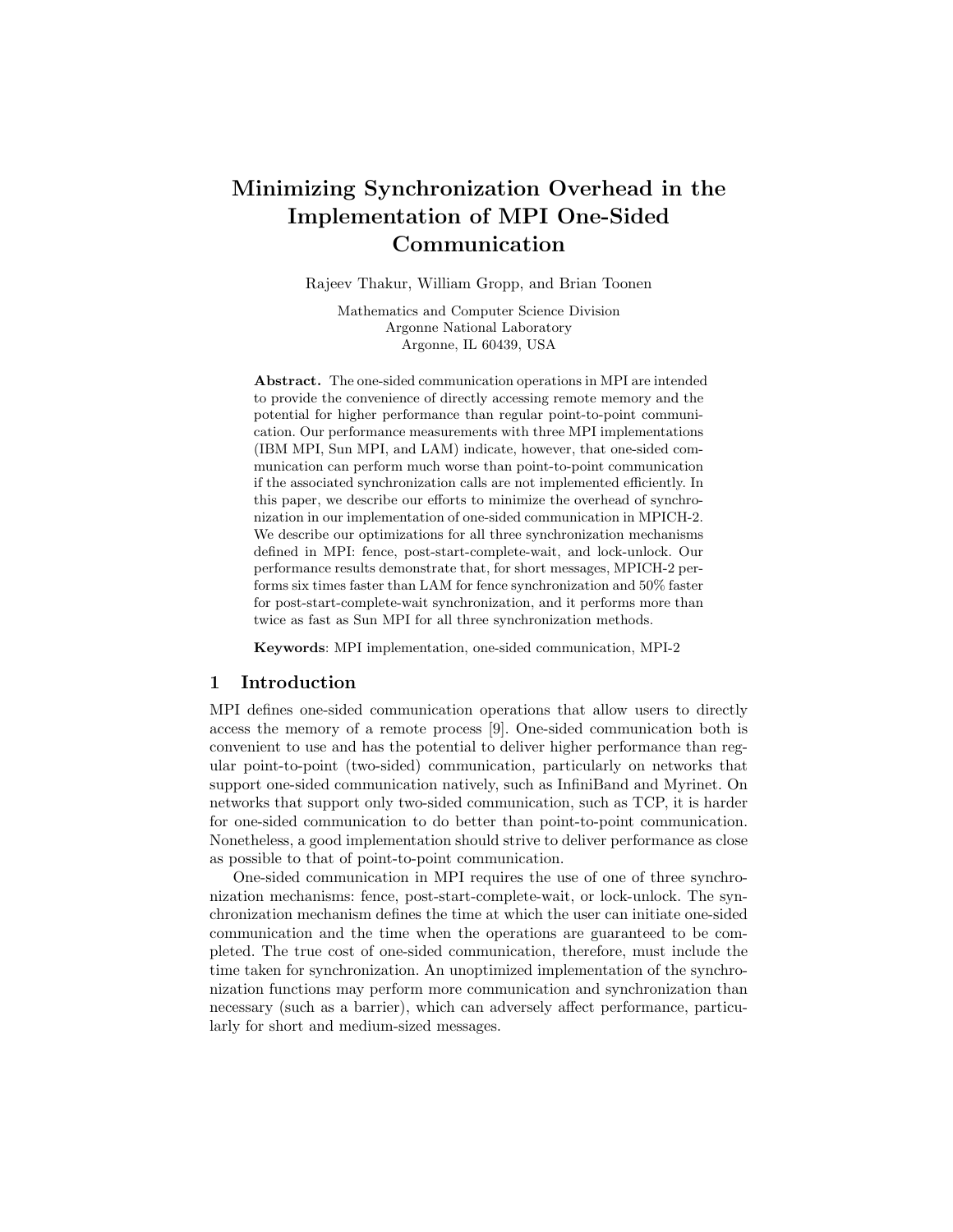

Fig. 1. Performance of IBM MPI, Sun MPI, and LAM for a nearest-neighbor ghostarea exchange test

We measured the performance of three MPI implementations, IBM MPI, Sun MPI, and LAM [8], for a test program that performs nearest-neighbor ghostarea exchange, a communication pattern common in many scientific applications such as PDE simulations. We wrote four versions of this program: using pointto-point communication (isend/irecv) and using one-sided communication with fence, post-start-complete-wait, and lock-unlock synchronization. We measured the time taken for a single communication step (each process exchanges data with its four neighbors) by doing the step a number of times and calculating the average. In Figure 1, we see that with IBM MPI on an SP, one-sided communication is almost two orders of magnitude slower than point-to-point for short and medium-sized messages. With Sun MPI on a shared-memory SMP, all three one-sided versions are about six times slower than the point-to-point version for short messages. With LAM on a Linux cluster connected with fast ethernet, for short messages, post-start-complete-wait is about three times slower than point-to-point, and fence is about 18 times slower than point-to-point.<sup>1</sup> We observed similar results for runs with different numbers of processes. Clearly, the overhead associated with synchronization significantly affects the performance of these implementations. Other researchers [4] have found similarly high overheads in their experiments with four MPI implementations: NEC, Hitachi, Sun, and LAM.

Our goal in the design and implementation of one-sided communication in our MPI implementation, MPICH-2, has been to minimize the amount of additional communication and synchronization needed to implement the semantics defined by the synchronization functions. We particularly avoid using a barrier anywhere. As a result, we are able to achieve much higher performance than do other MPI implementations. We describe our optimizations and our implementation in this paper.

 $^{\rm 1}$  LAM does not support lock-unlock synchronization.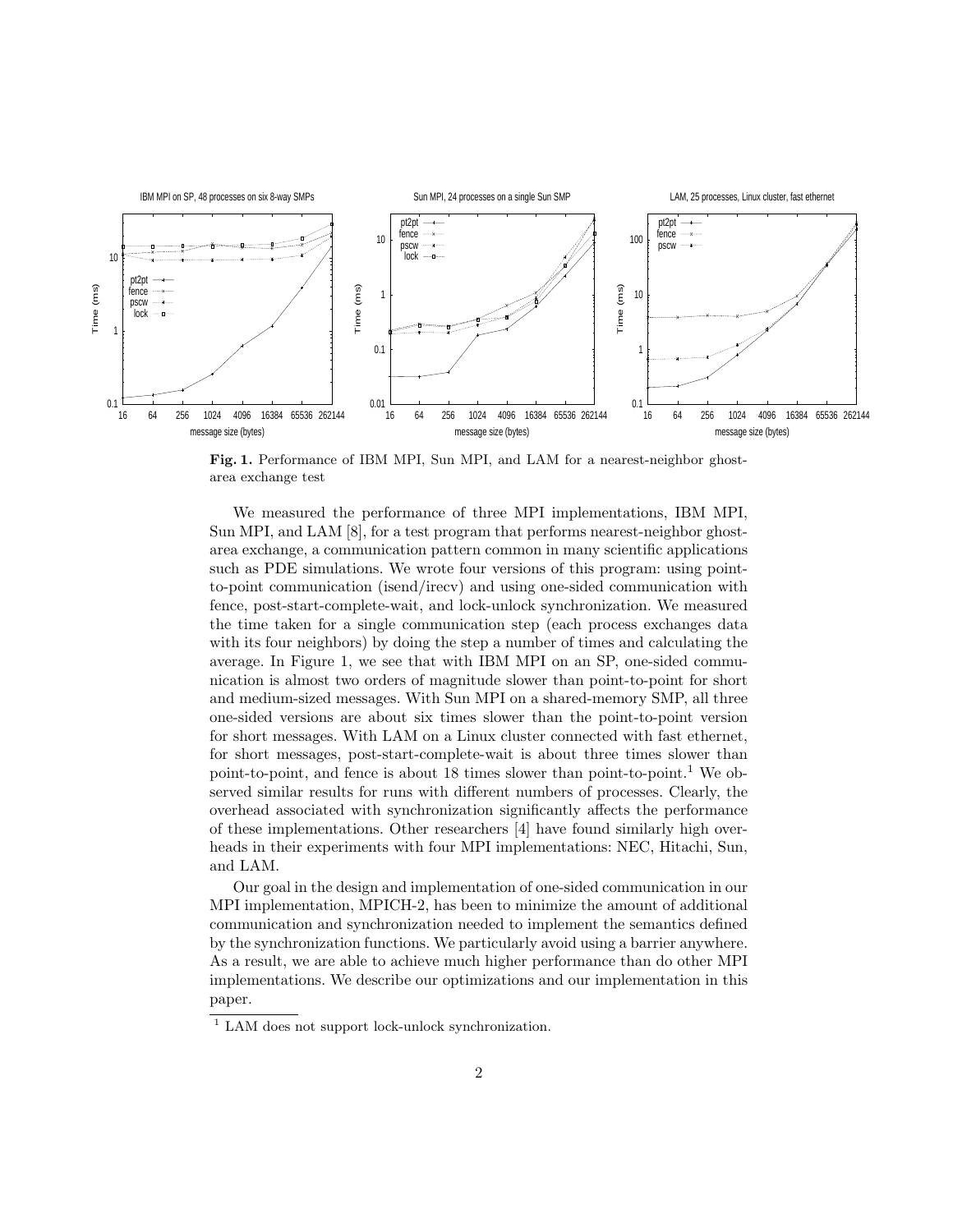# 2 Related Work

One-sided communication as a programming paradigm was made popular initially by the SHMEM library on the Cray T3D and T3E [6], the BSP library [5], and the Global Arrays library [12]. After the MPI-2 Forum defined an interface for one-sided communication in MPI, several vendors and a few research groups implemented it, but, as far as we know, none of these implementations specifically optimizes the synchronization overhead. For example, the implementations of one-sided communication for Sun MPI by Booth and Mourão [3] and for the NEC SX-5 by Träff et al.  $[13]$  use a barrier to implement fence synchronization. Other efforts at implementing MPI one-sided communication include the implementation for InfiniBand networks by Jiang et al. [7], for a Windows implementation of MPI (WMPI) by Mourão and Silva [11], for the Fujitsu VPP5000 vector machine by Asai et al. [1], and for the SCI interconnect by Worringen et al. [14]. Mour˜ao and Booth [10] describe issues in implementing one-sided communication in an MPI implementation that uses multiple protocols, such as TCP and shared memory.

## 3 One-Sided Communication in MPI

In MPI, the memory that a process allows other processes to access via onesided communication is called a window. Processes specify their local windows to other processes by calling the collective function MPI Win create. The three functions for one-sided communication are MPI Put (remote write), MPI Get (remote read), and MPI Accumulate (remote update). They are nonblocking functions: They initiate but not necessarily complete the one-sided operation. These three functions are not sufficient by themselves because one needs to know when a one-sided operation can be initiated (that is, when the remote memory is ready to be read or written) and when a one-sided operation is guaranteed to be completed. To specify these semantics, MPI defines three different synchronization mechanisms.

Fence. Figure 2a illustrates the fence method of synchronization (without the syntax). MPI Win fence is collective over the communicator associated with the window object. A process may issue one-sided operations after the first call to MPI Win fence returns. The next fence completes any one-sided operations that this process issued after the preceding fence, as well as the one-sided operations other processes issued that had this process as the target. The drawback of the fence method is that if only small subsets of processes are actually communicating with each other, the collectiveness of the fence function over the entire communicator results in unnecessary synchronization overhead.

Post-Start-Complete-Wait. To avoid the drawback of fence, MPI defines a second mode of synchronization in which only subsets of processes need to synchronize, as shown in Figure 2b. A process that wishes to expose its local window to remote accesses calls MPI Win post, which takes as argument an MPI Group object that specifies the set of processes that will access the window. A process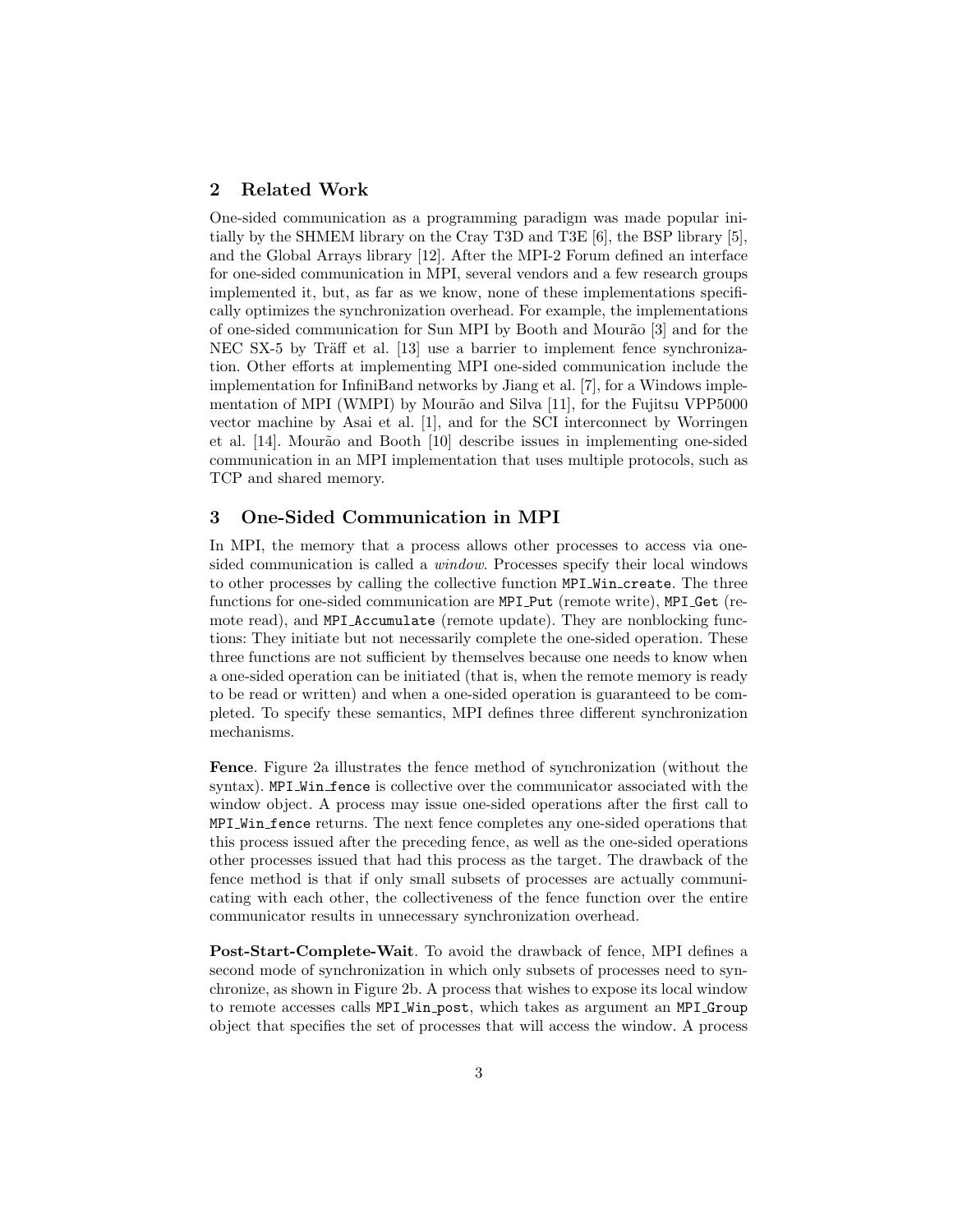```
Process 0 Process 1
MPI_Win_fence(win)
MPI_Put(1)
MPI_Get(1)
MPI_Win_fence(win)
                         MPI_Win_fence(win)
                         MPI_Put(0)
                         MPI_Get(0)
                         MPI_Win_fence(win)
           a. Fence synchronization
```

| Process <sub>0</sub>  | Process 1             | Process <sub>2</sub>     |
|-----------------------|-----------------------|--------------------------|
|                       | MPI Win $post(0, 2)$  |                          |
| $MPI$ Win start $(1)$ |                       | MPI Win $start(1)$       |
| MPI Put (1)           |                       | MPI Put(1)               |
| MPI Get(1)            |                       | MPI Get(1)               |
| MPI_Win_complete(1)   |                       | $MPI$ Win complete $(1)$ |
|                       | MPI Win wait $(0, 2)$ |                          |

b. Post-start-complete-wait synchronization

| Process <sub>0</sub>           | Process 1            | Process <sub>2</sub>    |  |  |
|--------------------------------|----------------------|-------------------------|--|--|
| MPI Win create(&win)           | MPI Win create(&win) | MPI Win_create(&win)    |  |  |
| MPI Win lock(shared, 1)        |                      | MPI Win lock(shared, 1) |  |  |
| MPI Put (1)                    |                      | MPI Put (1)             |  |  |
| MPI Get(1)                     |                      | MPI Get(1)              |  |  |
| MPI Win $unlock(1)$            |                      | $MPI$ Win unlock $(1)$  |  |  |
| MPI Win free(&win)             | MPI Win free(&win)   | MPI Win free(&win)      |  |  |
| c. Lock-unlock synchronization |                      |                         |  |  |

Fig. 2. The three synchronization mechanisms for one-sided communication in MPI

that wishes to perform one-sided communication calls MPI Win start, which also takes as argument an MPI Group object that specifies the set of processes that will be the target of one-sided operations from this process. After issuing all the one-sided operations, the origin process calls MPI Win complete to complete the operations at the origin. The target calls MPI Win wait to complete the operations at the target.

Lock-Unlock. In this synchronization method, the origin process calls MPI Win lock to obtain either shared or exclusive access to the window on the target, as shown in Figure 2c. After issuing the one-sided operations, it calls MPI Win unlock. The target does not make any synchronization call. When MPI Win unlock returns, the one-sided operations are guaranteed to be completed at the origin and the target. MPI Win lock is not required to block until the lock is acquired, except when the origin and target are one and the same process.

## 4 Implementing MPI One-Sided Communication

Our current implementation of one-sided communication in MPICH-2 is layered on the same lower-level communication abstraction we use for point-to-point communication, called CH3 [2]. CH3 uses a two-sided communication model in which the sending side sends packets followed optionally by data, and the receiving side explicitly posts receives for packets and, optionally, data. The content and interpretation of the packets are decided by the upper layers. We have simply added new packet types for one-sided communication. So far, CH3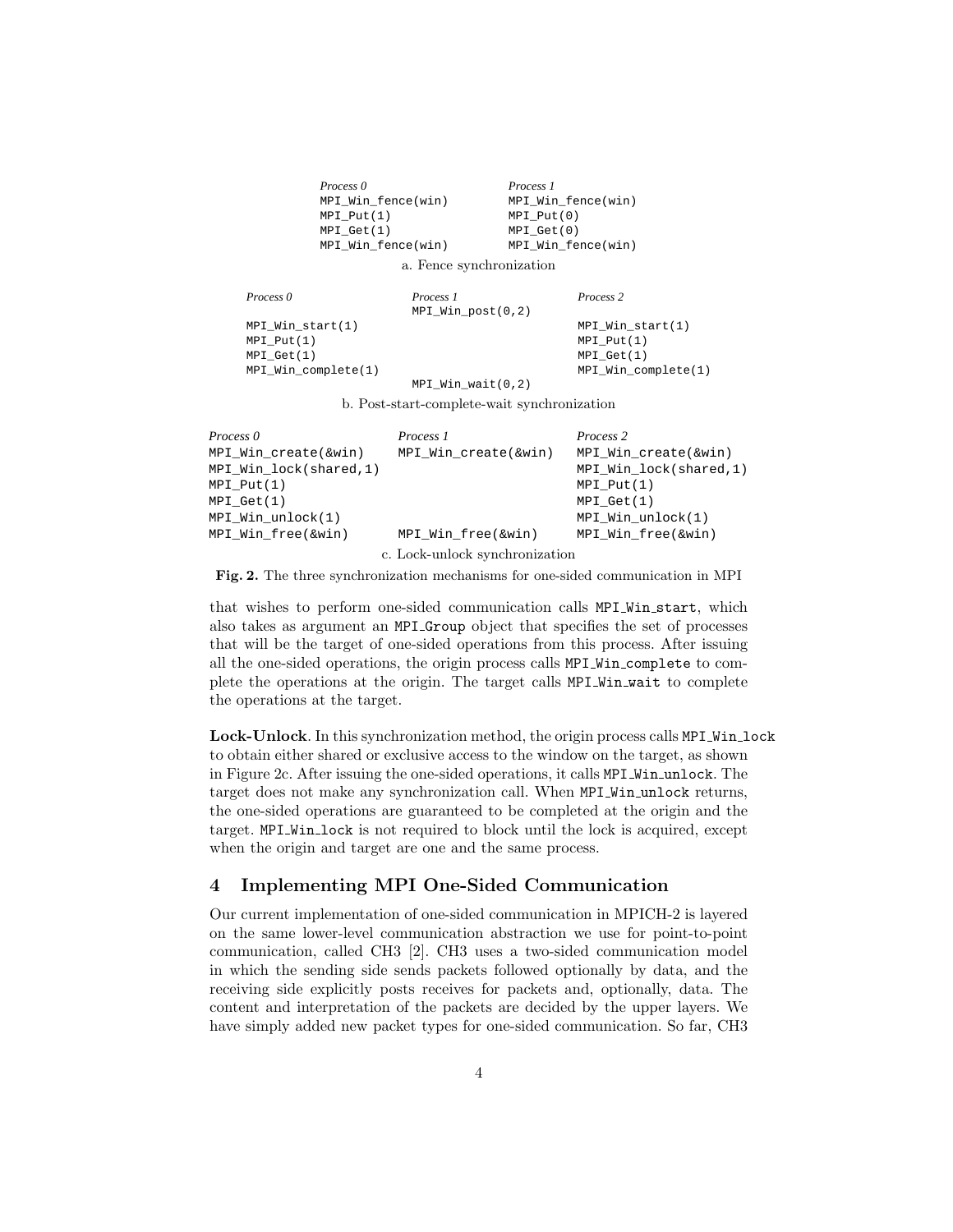has been implemented on top of TCP and shared memory, and therefore our implementation of one-sided communication runs on TCP and shared memory. Implementations of CH3 on other networks are in progress.

For all three synchronization methods, we do almost nothing in the first synchronization call; do nothing in the calls to put, get, or accumulate other than queuing up the requests locally; and instead do everything in the second synchronization call. This approach allows the first synchronization call to return immediately without blocking, reduces or eliminates the need for extra communication in the second synchronization call, and offers the potential for communication operations to be aggregated and scheduled efficiently as in BSP [5]. We describe our implementation below.

## 4.1 Fence

An implementation of fence synchronization must take into account the following semantics: A one-sided operation cannot access a process's window until that process has called fence, and the next fence on a process cannot return until all processes that need to access that process's window have completed doing so.

A na¨ıve implementation of fence synchronization could be as follows. At the first fence, all processes do a barrier so that everyone knows that everyone else has called fence. Puts, gets, and accumulates can be implemented either as blocking or nonblocking operations. In the second fence, after all the one-sided operations have been completed, all processes again do a barrier to ensure that no process leaves the fence before other processes have finished accessing its window. This method requires two barriers, which can be quite expensive.

In our implementation, we avoid the two barriers completely. In the first call to fence, we do nothing. For the puts, gets, and accumulates that follow, we simply queue them up locally and do nothing else, with the exception that any one-sided operation whose target is the origin process itself is performed immediately by doing a simple memory copy or local accumulate. In the second fence, each process goes through its list of queued one-sided operations and determines, for every other process  $i$ , whether any of the one-sided operations have i as the target. This information is stored in an array, such that a 1 in the ith location of the array means that one or more one-sided operations are targeted to process  $i$ , and a 0 means no one-sided operations are targeted to that process. All processes now do a reduce-scatter sum operation on this array (as in MPI Reduce scatter). As a result, each process now knows how many processes will be performing one-sided operations on its window, and this number is stored in a counter in the MPI Win object. Each process is now free to perform the data transfer for its one-sided operations; it needs only to ensure that the window counter at the target gets decremented when all the one-sided operations from this process to that target have been completed.

A put is performed by sending a put packet containing the address, count, and datatype information for the target. If the datatype is a derived datatype, an encapsulated version of the derived datatype is sent next. Then follows the actual data. The MPI progress engine on the target receives the packet and derived datatype, if any, and then directly receives the data into the correct memory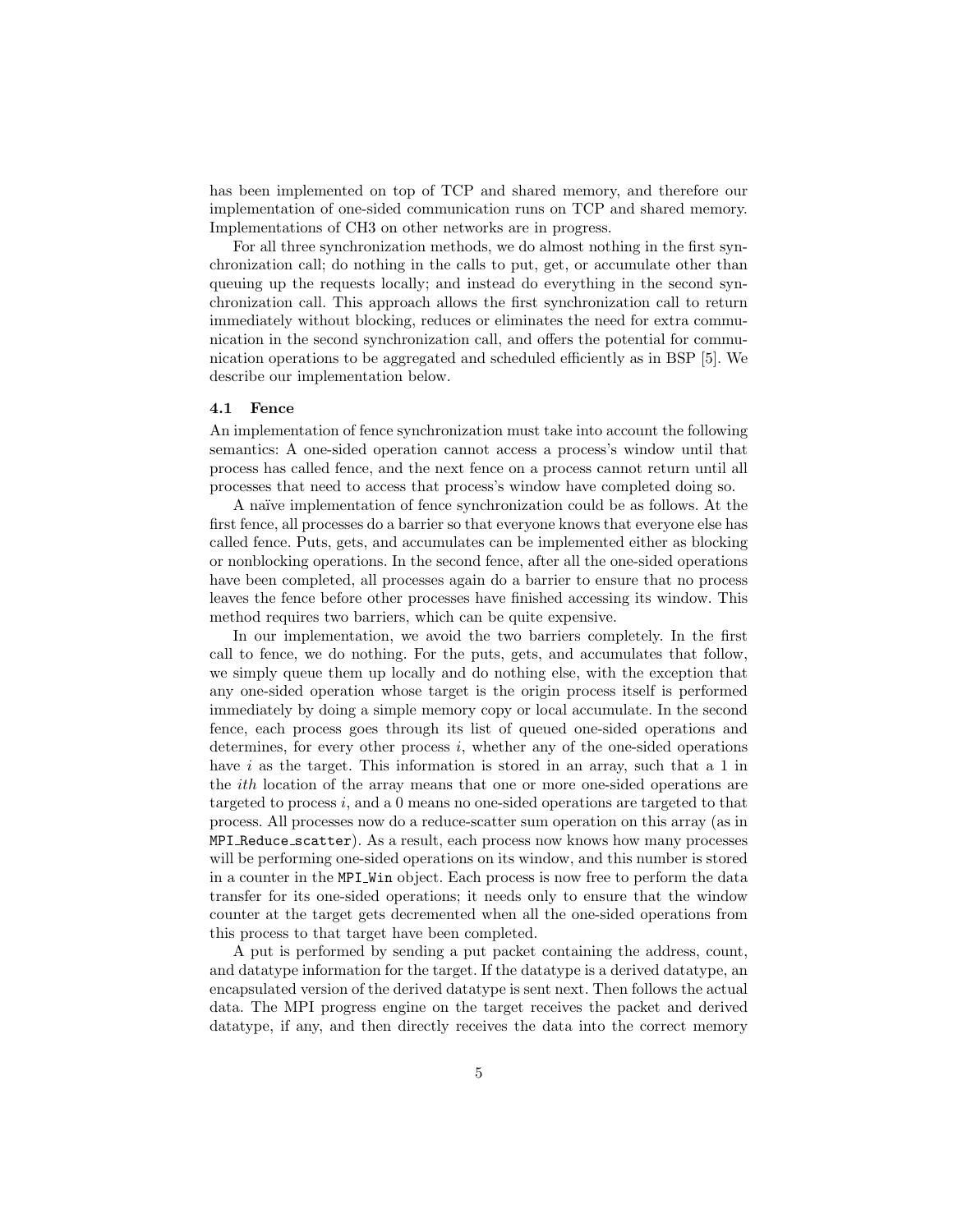locations. No rendezvous protocol is needed for the data transfer, because the origin has already been authorized to write to the target window. Gets and accumulates are implemented similarly.

For the last one-sided operation, the origin process sets a field in the packet header indicating that it is the last operation. The target therefore knows to decrement its window counter after this operation has completed at the target. When the counter reaches 0, it indicates that all remote processes that need to access the target's window have completed their operations, and the target can therefore return from the second fence. This scheme of decrementing the counter only on the last operation assumes that data delivery is ordered, which is a valid assumption for the networks we currently support. On networks that do not guarantee ordered delivery, a simple sequence-numbering scheme can be added to achieve the same effect.

We have thus eliminated the need for a barrier in the first fence and replaced the barrier at the end of the second fence by a reduce-scatter at the beginning of the second fence before any data transfer. After that, all processes can do their communication independently and return when they are done.

#### 4.2 Post-Start-Complete-Wait

An implementation of post-start-complete-wait synchronization must take into account the following semantics: A one-sided operation cannot access a process's window until that process has called MPI Win post, and a process cannot return from MPI Win wait until all processes that need to access that process's window have completed doing so and called MPI\_Win\_complete.

A naïve implementation of this synchronization could be as follows. MPI Win start blocks until it receives a message from all processes in the target group indicating that they have called MPI Win post. Puts, gets, and accumulates can be implemented as either blocking or nonblocking functions. MPI Win complete waits until all one-sided operations initiated by that process have completed locally and then sends a done message to each target process. MPI Win wait on the target blocks until it receives the done message from each origin process. Clearly, this method involves a great deal of synchronization.

We have eliminated most of this synchronization in our implementation as follows. In MPI Win post, if the assert MPI MODE NOCHECK is not specified, the process sends a zero-byte message to each process in the origin group to indicate that MPI Win post has been called. It also sets the counter in the window object to the size of this group. As in the fence case, this counter will get decremented by the completion of the last one-sided operation from each origin process. MPI Win wait simply blocks and invokes the progress engine until this counter reaches zero.

On the origin side, we do nothing in MPI Win start. All the one-sided operations following MPI Win start are simply queued up locally as in the fence case. In MPI Win complete, the process first waits to receive the zero-byte messages from the processes in the target group. It then performs all the one-sided operations exactly as in the fence case. The last one-sided operation has a field set in its packet that causes the target to decrement its counter on completion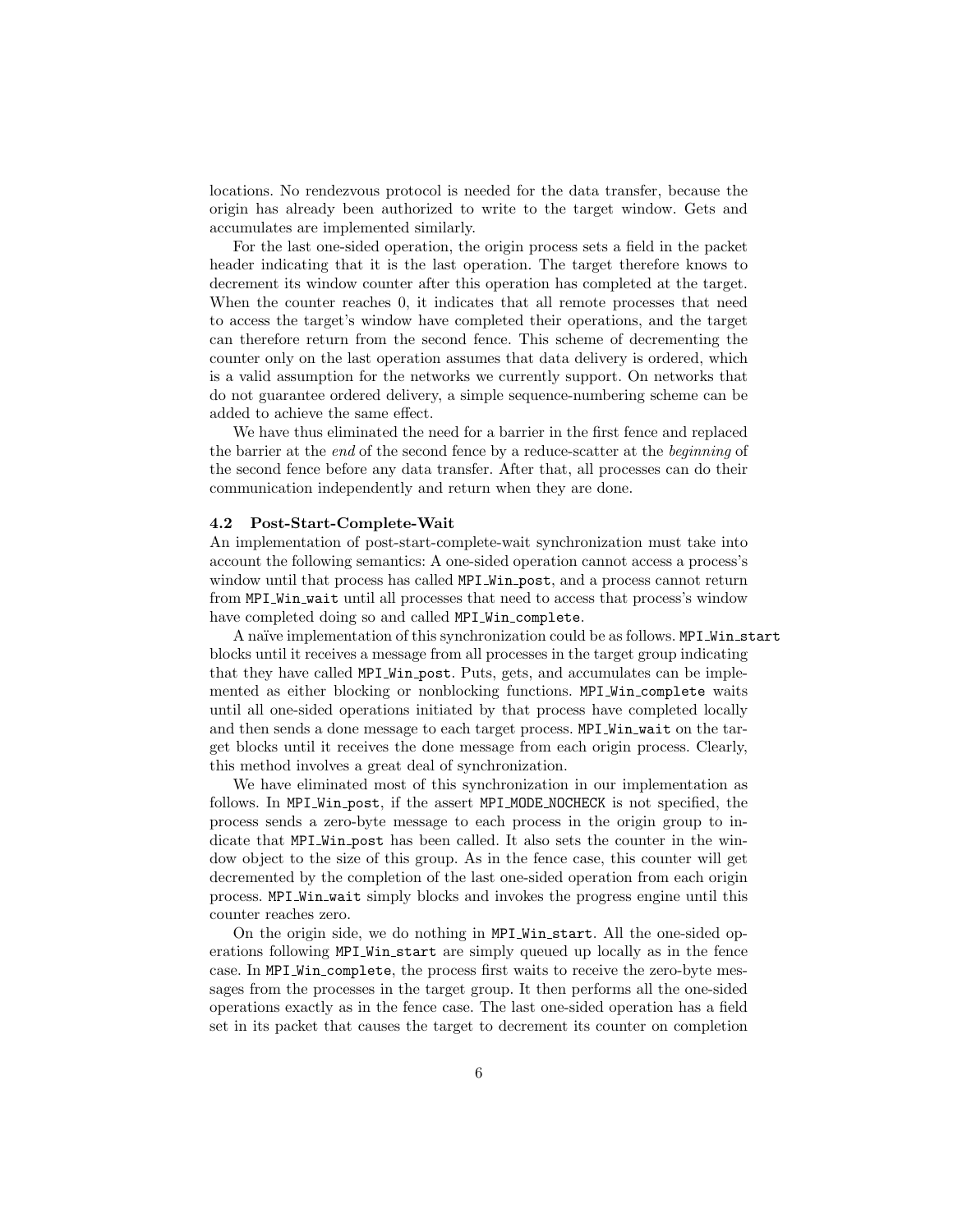of the operation. If an origin process has no one-sided operations destined to a target that was part of the group passed to MPI Win start, it still needs to send a packet to that target for decrementing the target's counter. MPI Win complete returns when all its operations have locally completed.

Thus the only synchronization in this implementation is the wait at the beginning of MPI Win complete for a zero-byte message from the processes in the target group, and this too can be eliminated if the user specifies the assert MPI MODE NOCHECK to MPI Win post and MPI Win start (similar to MPI Rsend).

### 4.3 Lock-Unlock

Implementing lock-unlock synchronization when the window memory is not directly accessible by all origin processes requires the use of an asynchronous agent at the target to cause progress to occur, because one cannot assume that the user program at the target will call any MPI functions that will cause progress periodically.

Our design for the implementation of lock-unlock synchronization involves the use of a thread that periodically wakes up and invokes the MPI progress engine if it finds that no other MPI function has invoked the progress engine within some time interval. If the progress engine had been invoked by other calls to MPI, the thread does nothing. This thread is created only when MPI Win create is called and if the user did not pass an info object to MPI Win create with the key no locks set to true (indicating that he will not be using lock-unlock synchronization). In MPI Win lock, we do nothing but queue up the lock request locally and return immediately. The one-sided operations are also queued up locally. All the work is done in MPI Win unlock.

For the general case where there are multiple one-sided operations, we implement MPI Win unlock as follows. The origin sends a "lock-request" packet to the target and waits for a "lock-granted" reply. When the target receives the lock request, it either grants the lock by sending a lock-granted reply to the origin or queues up the lock request if it conflicts with the existing lock on the window. When the origin receives the lock-granted reply, it performs the one-sided operations exactly as in the other synchronization modes. The last one-sided operation, indicated by a field in the packet header, causes the target to release the lock on the window after the operation has completed. Therefore, no separate unlock request needs to be sent from origin to target.

The semantics specify that MPI Win unlock cannot return until the one-sided operations are completed at both origin and target. Therefore, if the lock is a shared lock and none of the operations is a get, the target sends an acknowledgment to the origin after the last operation has completed. If any one of the operations is a get, we reorder the operations and perform the get last. Since the origin must wait to receive data, no additional acknowledgment is needed. This approach assumes that data transfer in the network is ordered. If not, an acknowledgment is needed even if the last operation is a get. If the lock is an exclusive lock, no acknowledgment is needed even if none of the operations is a get, because the exclusive lock on the window prevents another process from accessing the data before the operations have completed.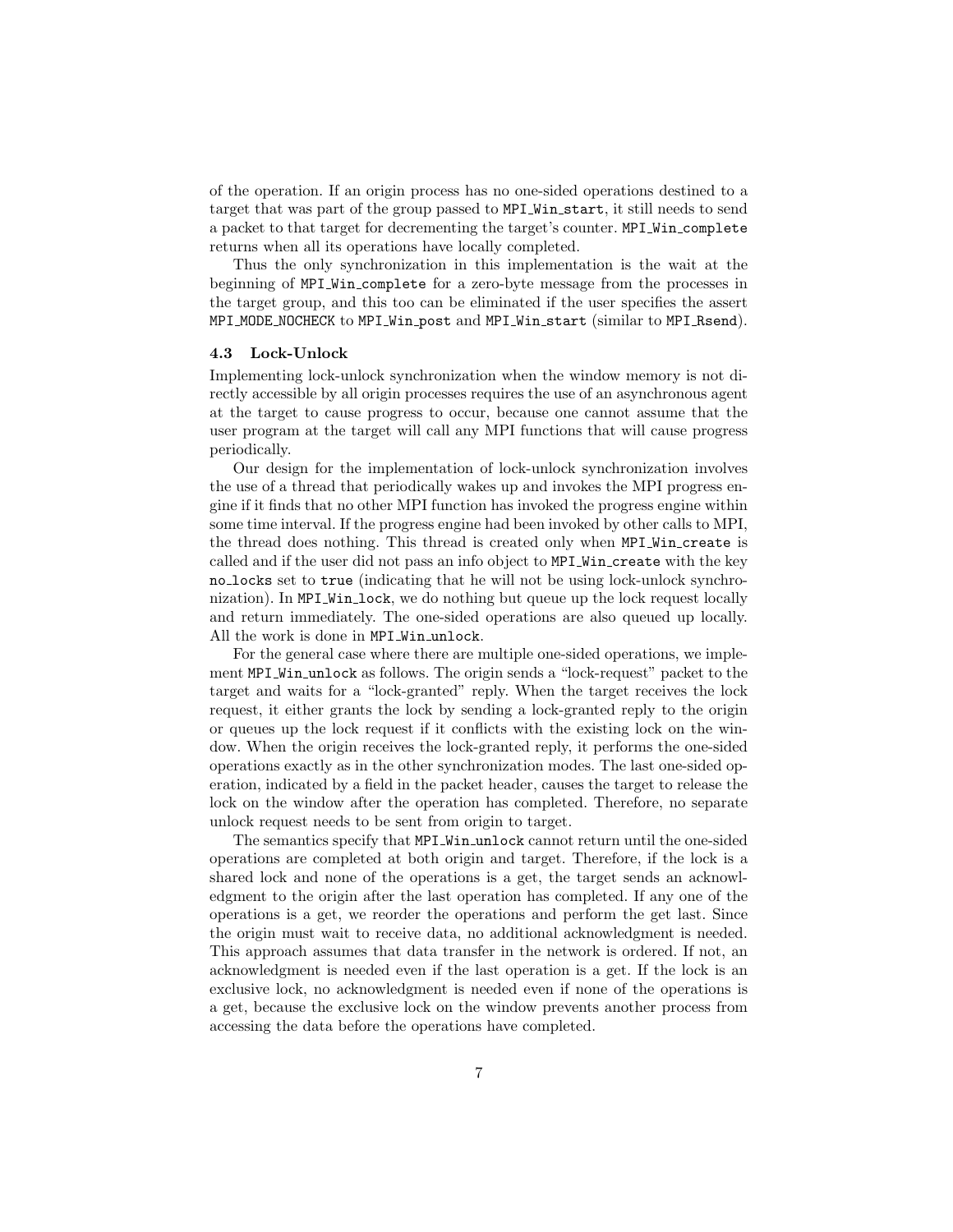Optimization for Single Operations. If the lock-unlock is for a single short operation and predefined datatype at the target, we send the put/accumulate data or get information along with the lock-request packet itself. If the target can grant the lock, it performs the specified operation right away. If not, it queues up the lock request along with the data or information and performs the operation when the lock can be granted. Except in the case of get operations, MPI Win unlock blocks until it receives an acknowledgment from the target that the operation has completed. This acknowledgment is needed even if the lock is an exclusive lock because the origin does not know whether the lock has been granted.

Similar optimizations are possible for multiple one-sided operations, but at the cost of additional queuing/buffering at the target.

## 5 Performance Results

To study the performance of our implementation, we use the same ghost-area exchange program described in Section 1. The fence version of the program is shown in Figure 3. We pass appropriate assert values to MPI Win fence so that the MPI implementation can optimize the function. For example, the assert MPI MODE NOPRECEDE specifies that no one-sided operations were issued between this call and the preceding call to fence. In MPICH-2, we do nothing on the fence when MPI MODE NOPRECEDE is specified. Since LAM does not support asserts, we commented them out when using LAM. At least some of the poor performance of LAM with fence can be attributed to not taking advantage of asserts.

```
for (i=0; i sntimes; i++) {
   MPI_Win_fence(MPI_MODE_NOPRECEDE, win);
   for (j=0; j<nbrs; j++) {
       MPI_Put(sbuf + j*n, n, MPI_INT, nbr[j], j, n, MPI_INT, win);
   }
   MPI_Win_fence(MPI_MODE_NOSTORE | MPI_MODE_NOPUT | MPI_MODE_NOSUCCEED, win);
}
```
## Fig. 3. Fence version of the test

Figure 4 shows the performance of the test program with MPICH-2 on a Linux cluster with fast ethernet and on a Sun SMP with shared memory.<sup>2</sup> We see that the time taken by the point-to-point version with MPICH-2 is about the same as with other MPI implementations in Figure 1, but the time taken by the one-sided versions is much lower. To compare the performance of MPICH-2 with other MPI implementations, we calculated the ratio of the time with point-topoint communication to the time with one-sided communication and tabulated the results in Table 1.<sup>3</sup> For short messages, MPICH-2 is almost six times faster

<sup>&</sup>lt;sup>2</sup> Since the MPICH-2 progress engine is not yet fully thread safe, we ran the lockunlock test without a separate thread for making progress. The MPI calls on the main thread made progress.

 $^3$  Since MPICH-2 does not run on the IBM SP yet, we could not compare with IBM  $\,$ MPI.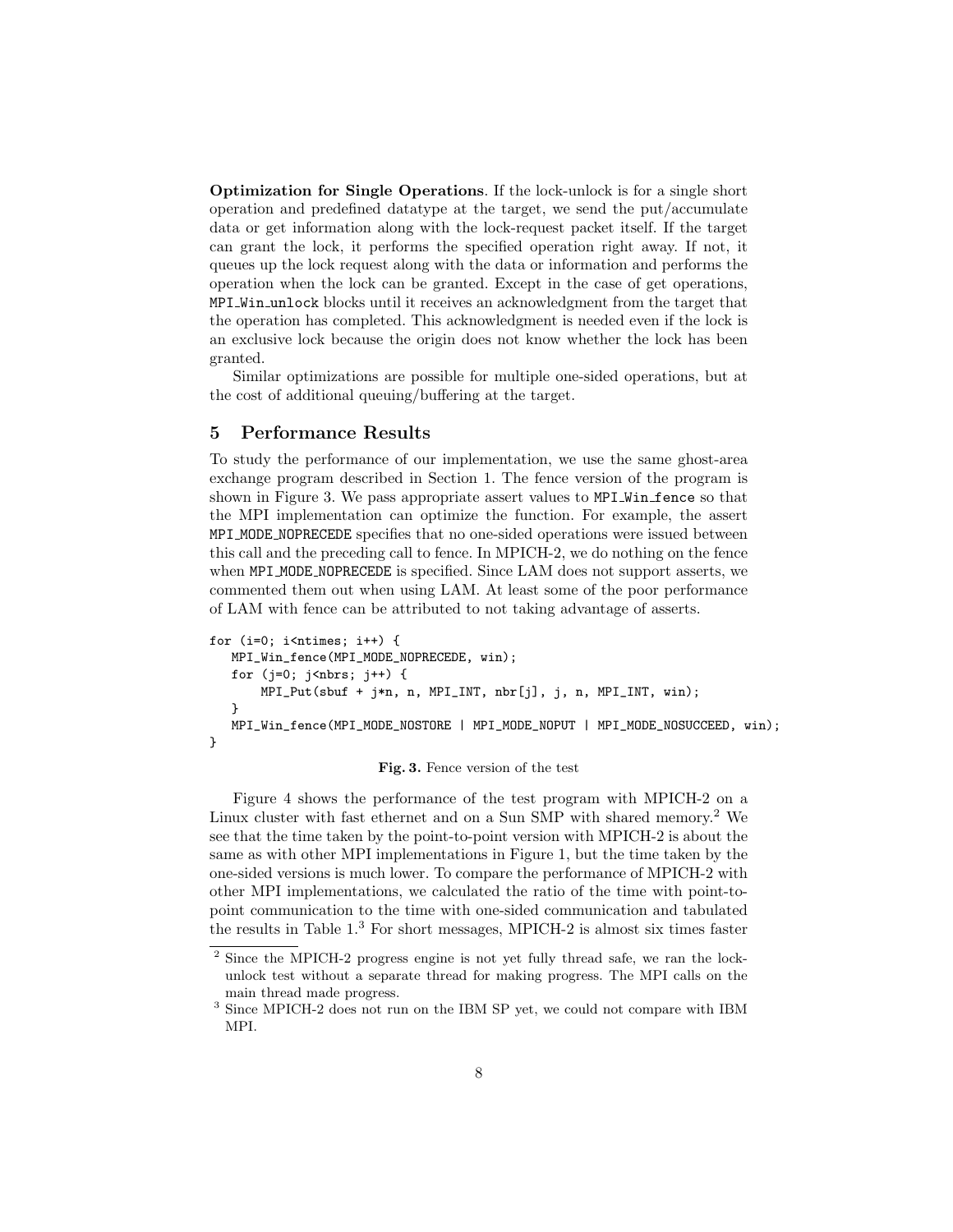

Fig. 4. Performance of MPICH-2 on a Linux cluster and Sun SMP

Table 1. Ratio of the time with one-sided communication to the time with point-topoint communication on the Linux cluster (left) and Sun SMP (right) (the smaller the ratio, the better).

| Size                          | LAM  |      | $MPICH-2$ |          |
|-------------------------------|------|------|-----------|----------|
| (bytes) fence pscw fence pscw |      |      |           |          |
| 16                            | 18.9 | 3.3  |           | 3.5 2.03 |
| 64                            | 18.1 | 3.2  | 3.28      | 1.94     |
| 256                           | 13.6 | 2.4  | 2.35      | 1.60     |
| 1 <sub>K</sub>                | 5.1  | 1.52 | 1.59      | 1.39     |
| 16K                           | 1.40 | 1.02 | 1.08      | 1.05     |
| 64K                           | 1.03 | 0.95 | 0.85      | 0.78     |
| 256K                          | 1.30 | 1.21 | 1.22      | 1.08     |

| Size                                                                | Sun MPI |  |  | $\mid$ MPICH-2                                      |  |  |
|---------------------------------------------------------------------|---------|--|--|-----------------------------------------------------|--|--|
| $(bytes) \text{fence} pscw \text{lock} $ fence $ pscw \text{lock} $ |         |  |  |                                                     |  |  |
| 16                                                                  | 6.9     |  |  | 6.0 6.5 3.4 2.45 2.24                               |  |  |
| 64                                                                  | 9.2     |  |  | 6.5 8.8 2.94 2.47 2.30                              |  |  |
| 256                                                                 | 7.0     |  |  | $5.3$ 6.7 $3.0$ 2.55 2.38                           |  |  |
| 1 <sub>K</sub>                                                      | 2.0     |  |  | $1.55 1.93 $ 2.43 2.06 1.92                         |  |  |
| 16K                                                                 |         |  |  | $1.79$ 1.44 1.26 0.99 0.82 0.79                     |  |  |
| 64K                                                                 |         |  |  | $1.48$   $2.16$   $1.54$   $1.13$   $1.06$   $0.77$ |  |  |
| 256K                                                                |         |  |  | $2.76$ $2.59$ $1.51$ $0.99$ $1.01$ $0.94$           |  |  |

than LAM for the fence version and about 50% faster for the post-start-completewait version. Compared with Sun MPI for short messages, MPICH-2 is more than twice as fast for all three synchronization methods. The difference narrows for large message sizes where the synchronization overheads are less of an issue, but MPICH-2 still performs better than both LAM and Sun MPI. In some cases, we see that the ratio is less than one, which means that one-sided communication is actually faster than point-to-point communication. We attribute this to the waiting time for the receive to be called in the rendezvous protocol used in point-to-point communication for large messages.

# 6 Conclusions and Future Work

This paper shows that an optimized implementation of the synchronization functions significantly improves the performance of MPI one-sided communication. Nonetheless, several opportunities exist for improving the performance further, and we plan to explore them. For example, in the case of lock-unlock synchronization for a single put or accumulate, we can improve the performance substantially by not having the origin process wait for an acknowledgment from the target